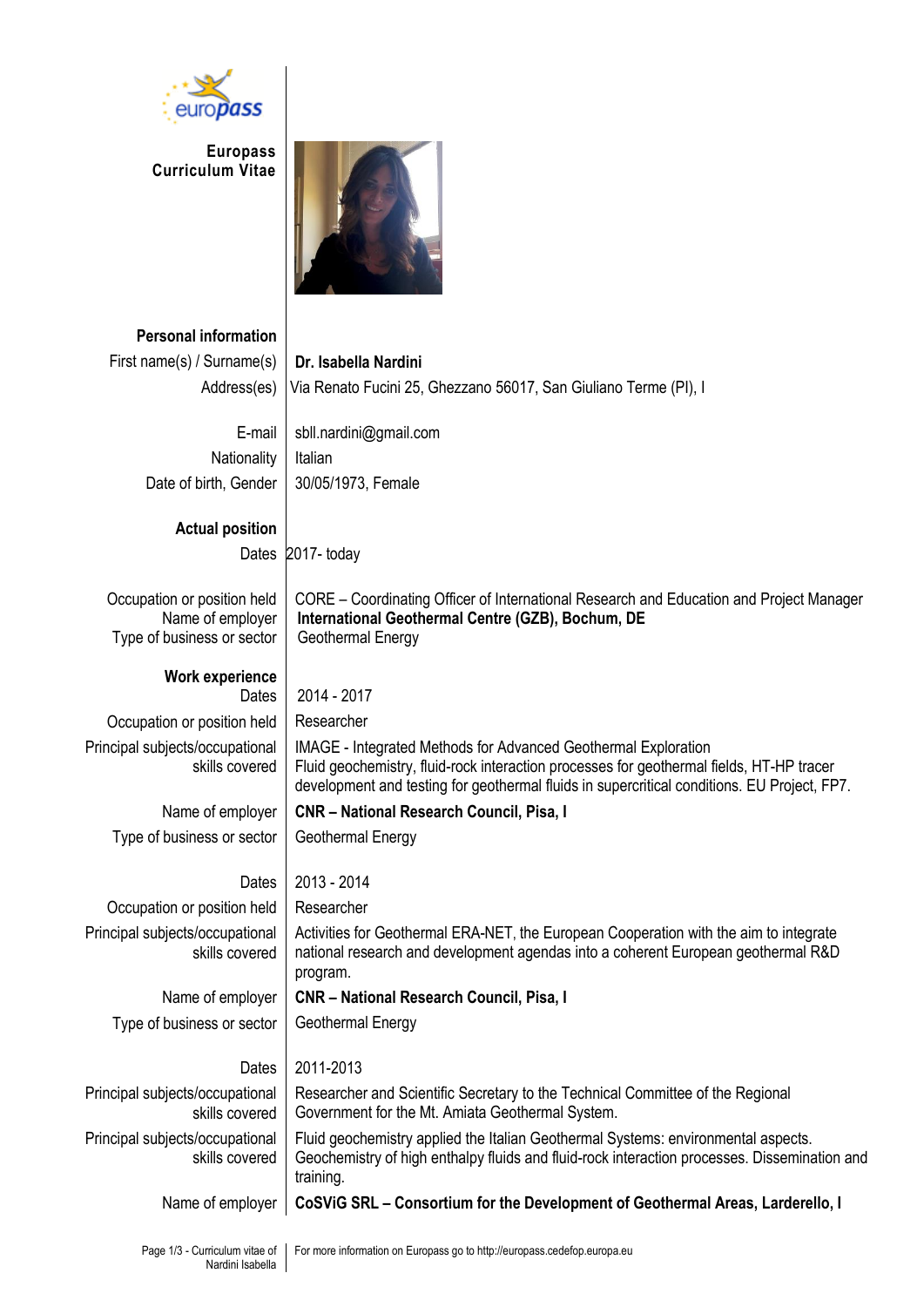Type of business or sector Geothermal Energy

| <b>I YNU UI NUUIHUUU UI UUULUI</b>                                | <b>OUUTUITUI LIUI Y</b>                                                                                                                                                                                                                                                                                                                                                                                      |
|-------------------------------------------------------------------|--------------------------------------------------------------------------------------------------------------------------------------------------------------------------------------------------------------------------------------------------------------------------------------------------------------------------------------------------------------------------------------------------------------|
|                                                                   | 2007-2011                                                                                                                                                                                                                                                                                                                                                                                                    |
| Dates<br>Occupation or position held                              | Researcher                                                                                                                                                                                                                                                                                                                                                                                                   |
| Principal subjects/occupational<br>skills covered                 | Fluid geochemistry applied geothermal resources. Geochemistry of high enthalpy fluids and<br>fluid-rock interaction processes. Dissemination and training.                                                                                                                                                                                                                                                   |
| Name of employer                                                  | Centre of Excellence for Geothermal Energy - Larderello. CNR Unit.                                                                                                                                                                                                                                                                                                                                           |
| Type of business or sector                                        | Geothermal Energy                                                                                                                                                                                                                                                                                                                                                                                            |
|                                                                   |                                                                                                                                                                                                                                                                                                                                                                                                              |
|                                                                   |                                                                                                                                                                                                                                                                                                                                                                                                              |
| Dates                                                             | 2006-2007                                                                                                                                                                                                                                                                                                                                                                                                    |
| Title of qualification awarded                                    | Specialization as Environmental Technician.                                                                                                                                                                                                                                                                                                                                                                  |
| Principal subjects/occupational<br>skills covered                 | Normative and Technical Aspects applied to Environment.                                                                                                                                                                                                                                                                                                                                                      |
| Name and type of organisation<br>providing education and training | <b>Supported by Regional and Local Government</b>                                                                                                                                                                                                                                                                                                                                                            |
| Dates                                                             | 2003-2006                                                                                                                                                                                                                                                                                                                                                                                                    |
| Title of qualification awarded                                    | European Postdoctoral Research Fellowship.                                                                                                                                                                                                                                                                                                                                                                   |
| Principal subjects/occupational<br>skills covered                 | European Project FP6. ERUPT: Understanding the eruption processes and timescales for<br>Stromboli Volcano integrating innovative microanalytical methods and image analysis.                                                                                                                                                                                                                                 |
| Name and type of organisation<br>providing education and training | Dept. of Earth Sciences, University of Florence (I) and Dept. of Earth Sciences, Durham<br>University (UK).                                                                                                                                                                                                                                                                                                  |
| Dates                                                             | 2000-2004                                                                                                                                                                                                                                                                                                                                                                                                    |
| Title of qualification awarded                                    | Ph.D. in Geochemistry and Petrology.                                                                                                                                                                                                                                                                                                                                                                         |
| Principal subjects/occupational<br>skills covered                 | Title of Thesis: New constraints for the tectono-magmatic framework of the West Antarctic<br>Rift System (WARS): geochemical, isotopic and geochronological perspectives (Supervisor:<br>Prof. P. Armienti). This work was financially supported by the National Research Program on<br>Antarctic Science (PNRA-ENEA).                                                                                       |
| Name and type of organisation<br>providing education and training | Dept. of Earth Sciences, University of Pisa, I.                                                                                                                                                                                                                                                                                                                                                              |
| Dates                                                             | 1992-1999                                                                                                                                                                                                                                                                                                                                                                                                    |
| Title of qualification awarded                                    | <b>BS and MS degrees in Earth Sciences.</b>                                                                                                                                                                                                                                                                                                                                                                  |
| Principal subjects/occupational<br>skills covered                 | Title of Thesis: Geochemical and geochronological determinations on Daniell Peninsula<br>volcanics, Victoria Land (Antarctica). The work was financially supported by the National<br>Research Program on Antarctic Science (PNRA-ENEA).<br>I spent two years, 1995-1996 and 1997-1998, respectively for studying and training in the<br>Noble Gas Lab at Dept. of Earth Sciences, University of Manchester. |
| Name and type of organisation<br>providing education and training | Dept. of Earth Sciences, University of Pisa (I) and Dept. of Earth Sciences, University of<br>Manchester (UK).                                                                                                                                                                                                                                                                                               |
|                                                                   |                                                                                                                                                                                                                                                                                                                                                                                                              |

## **Personal skills and competences**

Mother tongue(s) **Italian**  $Self-assessmen$ *European level (\** 

| essment        |                | Understanding |    |          |    | <b>Speaking</b>       | Writing |                      |                |          |
|----------------|----------------|---------------|----|----------|----|-----------------------|---------|----------------------|----------------|----------|
| $level (*)$    |                | Listening     |    | Reading  |    | Spoken<br>interaction |         | Spoken<br>production |                |          |
| <b>English</b> | C <sub>1</sub> | advanced      | C1 | advanced | C1 | advanced              | C1      | advanced             | C <sub>1</sub> | advanced |